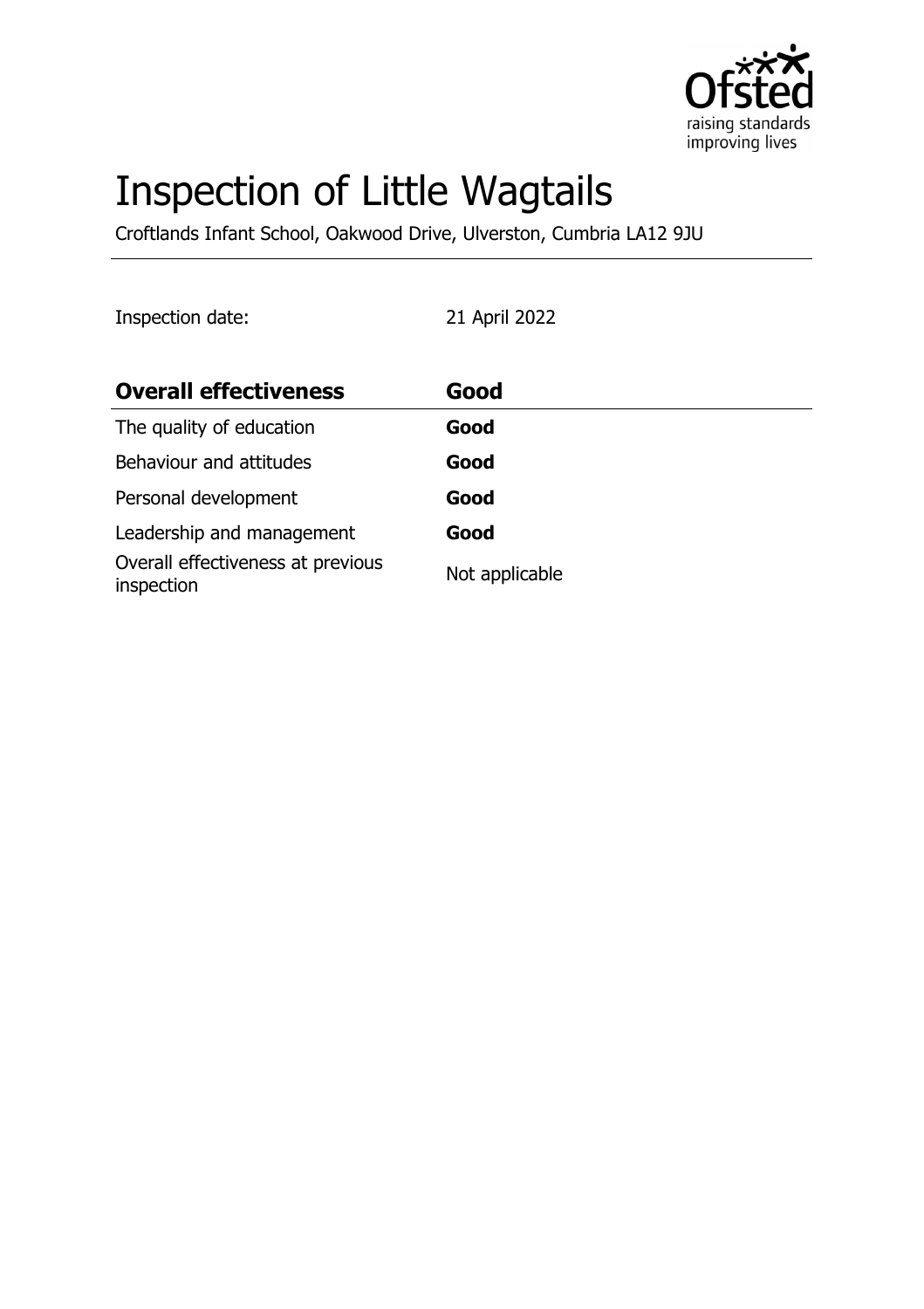

# **What is it like to attend this early years setting?**

### **The provision is good**

Children show that they have strong attachments with staff in this welcoming setting. They smile as their key person comes to collect them from the gate. Older children happily walk into nursery as staff chat to them. Younger children reach out for staff to carry them. When children begin nursery, staff help them settle using their favourite songs and characters from books. All children receive lots of individual attention from the calm and friendly staff. Some children find the move to nursery overwhelming after periods of isolation due to the COVID-19 pandemic. Therefore, staff use an enclosed reading area to help children feel secure. Children learn through a balance of self-chosen play and adult-led activities linked to a topic. For example, children choose a puzzle from the shelf. Staff name the colours and shapes with them as they play. Later, children colour a large union flag with red and blue for the Queen's birthday.

Staff have high expectations for children's behaviour. They encourage children to help tidy up. Children listen carefully and follow directions to put resources back where they belong. They smile as staff praise them. Staff cheerfully lead the children through daily routines. Older children show a good understanding of what to do. For example, they attempt to roll their sleeves up before washing their hands. When they finish, they take themselves to the table for snack time.

## **What does the early years setting do well and what does it need to do better?**

- $\blacksquare$  Staff have good knowledge of how to help children develop their physical and social skills. Older children confidently climb and balance as they use the equipment. They use their small muscles to scoop sand and make marks with chalk. Younger children smile at staff as they talk and sing to them. They begin to explore the room as they become increasingly mobile. Children learn to take turns in play as staff show them how to roll a ball to each other.
- $\blacksquare$  Children are learning to identify themselves and their peers. They enjoy looking at photos and sticking their own to a board during registration time. They explore their own preferences when they choose food and drink at mealtimes. This contributes to their emerging sense of self.
- $\blacksquare$  The nursery environment is carefully planned to encourage exploration. Children happily show staff what they have found. Staff talk to children about each item they pass to them. They inspire a sense of wonder as they play peek-a-boo through the coloured blocks children find. As a result, children are highly engaged in play.
- Staff frequently assess children's development. When they identify gaps in learning, they promptly introduce activities and resources that will support individual development. For example, staff bought in items that began with a particular sound to help children develop their pronunciation. This helps all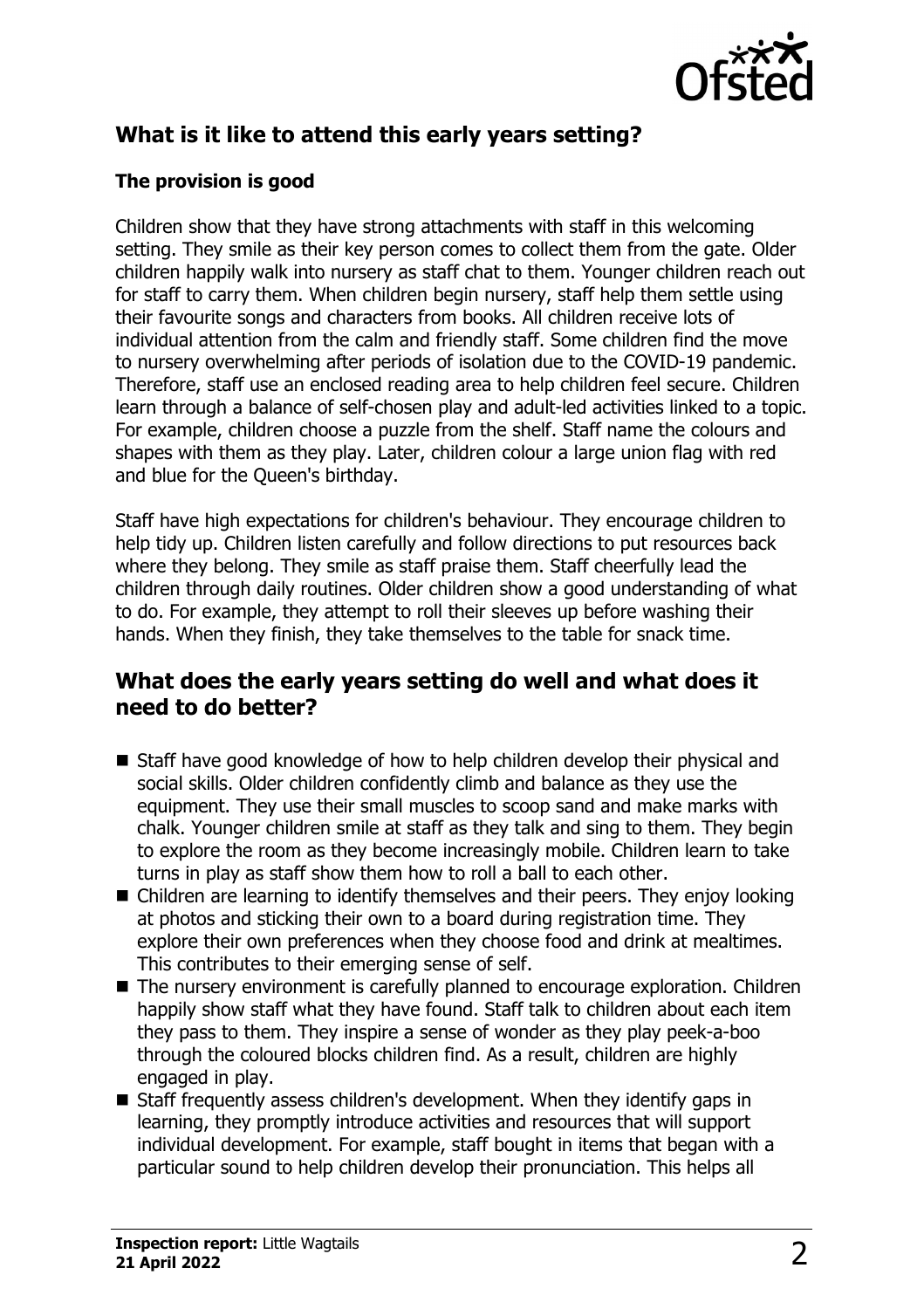

children to continue making progress across the curriculum.

- Staff work well with parents. They find out about children's different starting points and interests. They use this information to plan activities for individual children in various curriculum areas. For example, staff set up vehicles in paint to encourage creativity. As a result, children access all curriculum areas. Parents say that 'there is great communication between home and nursery for reporting progress'.
- $\blacksquare$  Children visit the school grounds with staff to discover the world around them. They enjoy a yoga session in school each week. They anticipate the familiar songs and join in with actions. Children's confidence increases as they become familiar with other people and environments.
- Staff use a variety of questions to promote children's thinking skills. For example, they ask children to consider if the water is hot or cold during handwashing. However, staff do not always give children sufficient time to think and respond before asking more questions. Furthermore, they do not model words to help children answer. Therefore, children often respond with gestures rather than words.
- Leaders are mindful of the pressures on staff. They have a strong focus on wellbeing. Staff encourage and support each other in their practice. However, leaders have not yet organised a system to accurately identify where teaching practice could improve. This means that weaknesses in some areas of the curriculum are not resolved.

# **Safeguarding**

The arrangements for safeguarding are effective.

Leaders ensure that all staff working with children are suitable and that mandatory training is kept up to date. Staff have a good knowledge of safeguarding. They know the procedures they should follow if they have any concerns about a child's welfare. Staff receive regular training and updates, such as the risks relating to children being exposed to extreme views. Children play safely in a secure environment. Staff supervise them closely as they explore and develop their muscle control. Staff are proactive in managing allergies, providing alternative ingredients when baking to ensure all children are included.

# **What does the setting need to do to improve?**

#### **To further improve the quality of the early years provision, the provider should:**

- $\blacksquare$  strengthen supervision arrangements to include rigorous monitoring of staff practice in order to raise the quality of provision even further
- **n** provide even better support for children's communication and language that includes giving children more time to answer and clear modelling of language.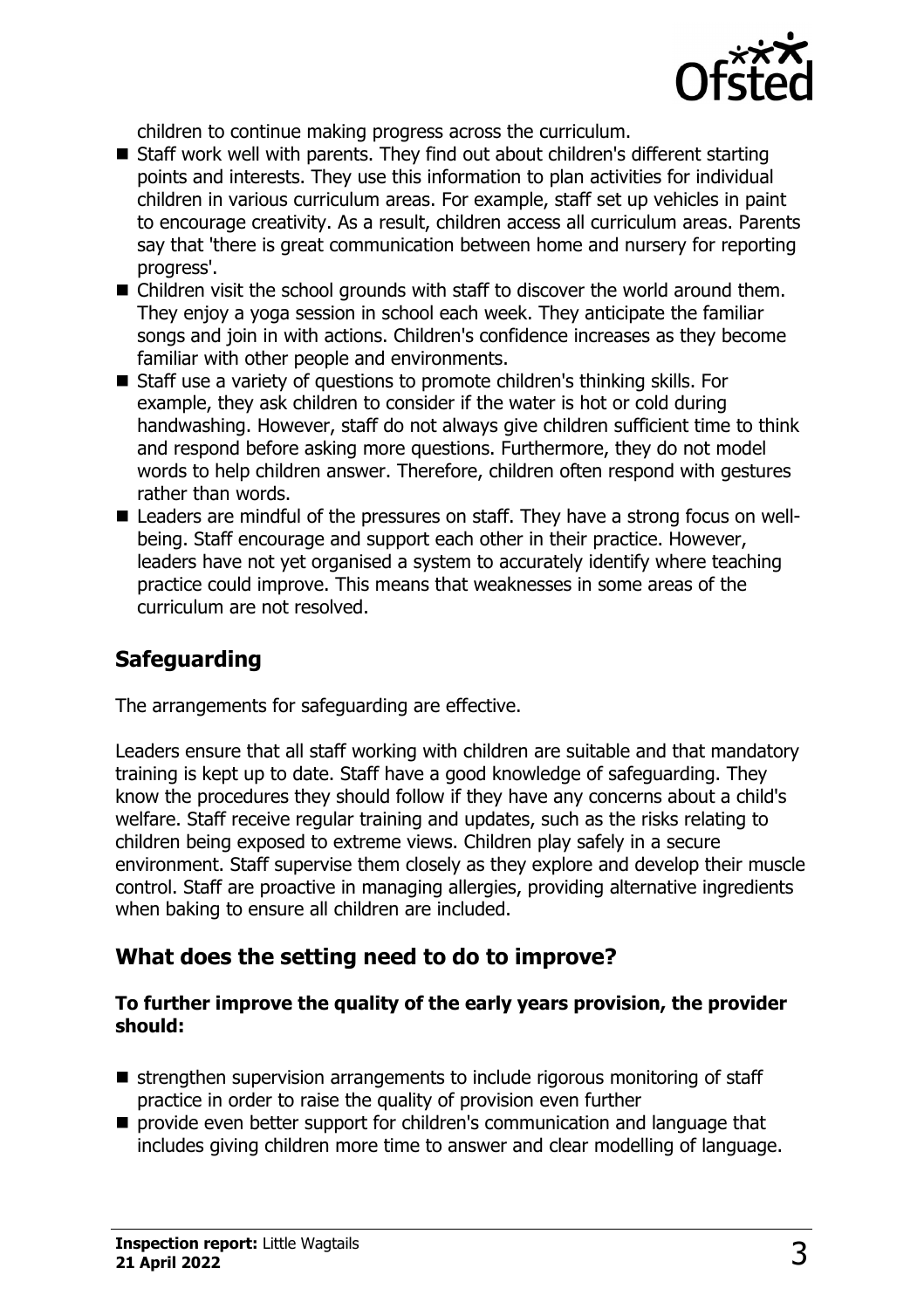

| <b>Setting details</b>                         |                                    |
|------------------------------------------------|------------------------------------|
| Unique reference number                        | 2538236                            |
| <b>Local authority</b>                         | Cumbria                            |
| <b>Inspection number</b>                       | 10215267                           |
| <b>Type of provision</b>                       | Childcare on non-domestic premises |
| <b>Registers</b>                               | Early Years Register               |
| Day care type                                  | Full day care                      |
| Age range of children at time of<br>inspection | $0$ to $2$                         |
| <b>Total number of places</b>                  | 15                                 |
| Number of children on roll                     | 24                                 |
| Name of registered person                      | Croftlands Infant School           |
| Registered person unique<br>reference number   | 2538235                            |
| <b>Telephone number</b>                        | 01229 586565                       |
| Date of previous inspection                    | Not applicable                     |

## **Information about this early years setting**

Little Wagtails registered in 2019 and is run by a voluntary committee made up of the Croftlands Infant School governing body. The nursery employs five members of childcare staff who hold appropriate early years qualifications. The nursery opens from Monday to Friday all year round. Sessions are from 7.30am until 6pm, Monday to Thursday, and from 7.30am until 3pm on Friday.

## **Information about this inspection**

#### **Inspector**

Susie Millward Sampson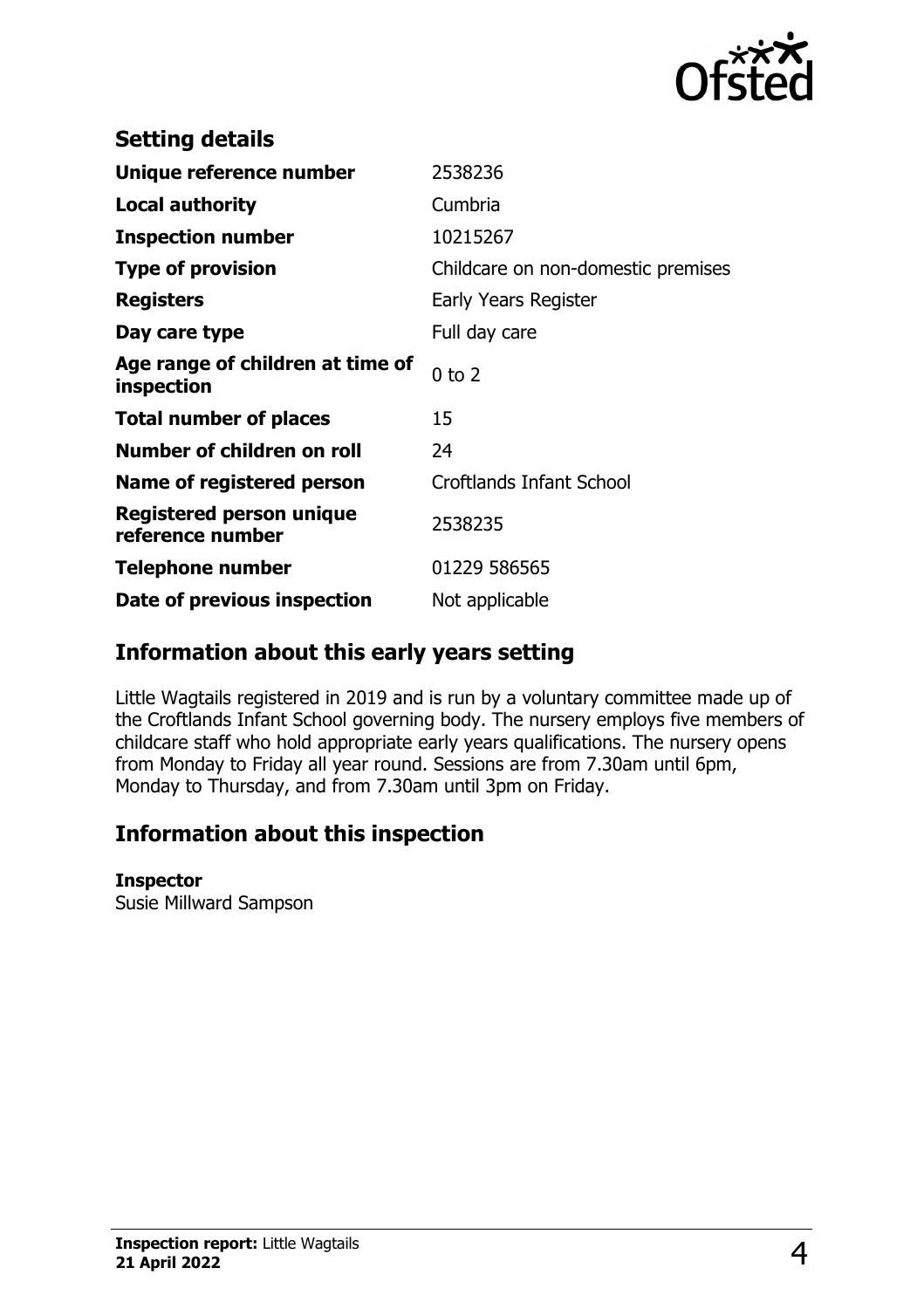

#### **Inspection activities**

- $\blacksquare$  This was the first routine inspection the provider received since the COVID-19 pandemic began. The inspector discussed the impact of the pandemic with the provider and has taken that into account in their evaluation of the provider.
- $\blacksquare$  The inspector talked to staff at appropriate times during the inspection and took account of their views.
- $\blacksquare$  A learning walk around the setting was completed. The room leader told the inspector about the aims for the children in each area.
- Parents talked to the inspector in person and sent letters to share their views on the nursery.
- $\blacksquare$  The room leader and the inspector carried out a joint observation of an activity.
- $\blacksquare$  The inspector observed the daily routines, a yoga session and children playing.
- $\blacksquare$  A leadership and management meeting was held with the nominated individual and the room leader.
- $\blacksquare$  Relevant documentation was looked at by the inspector.

We carried out this inspection under sections 49 and 50 of the Childcare Act 2006 on the quality and standards of provision that is registered on the Early Years Register. The registered person must ensure that this provision complies with the statutory framework for children's learning, development and care, known as the early years foundation stage.

If you are not happy with the inspection or the report, you can [complain to Ofsted](http://www.gov.uk/complain-ofsted-report).